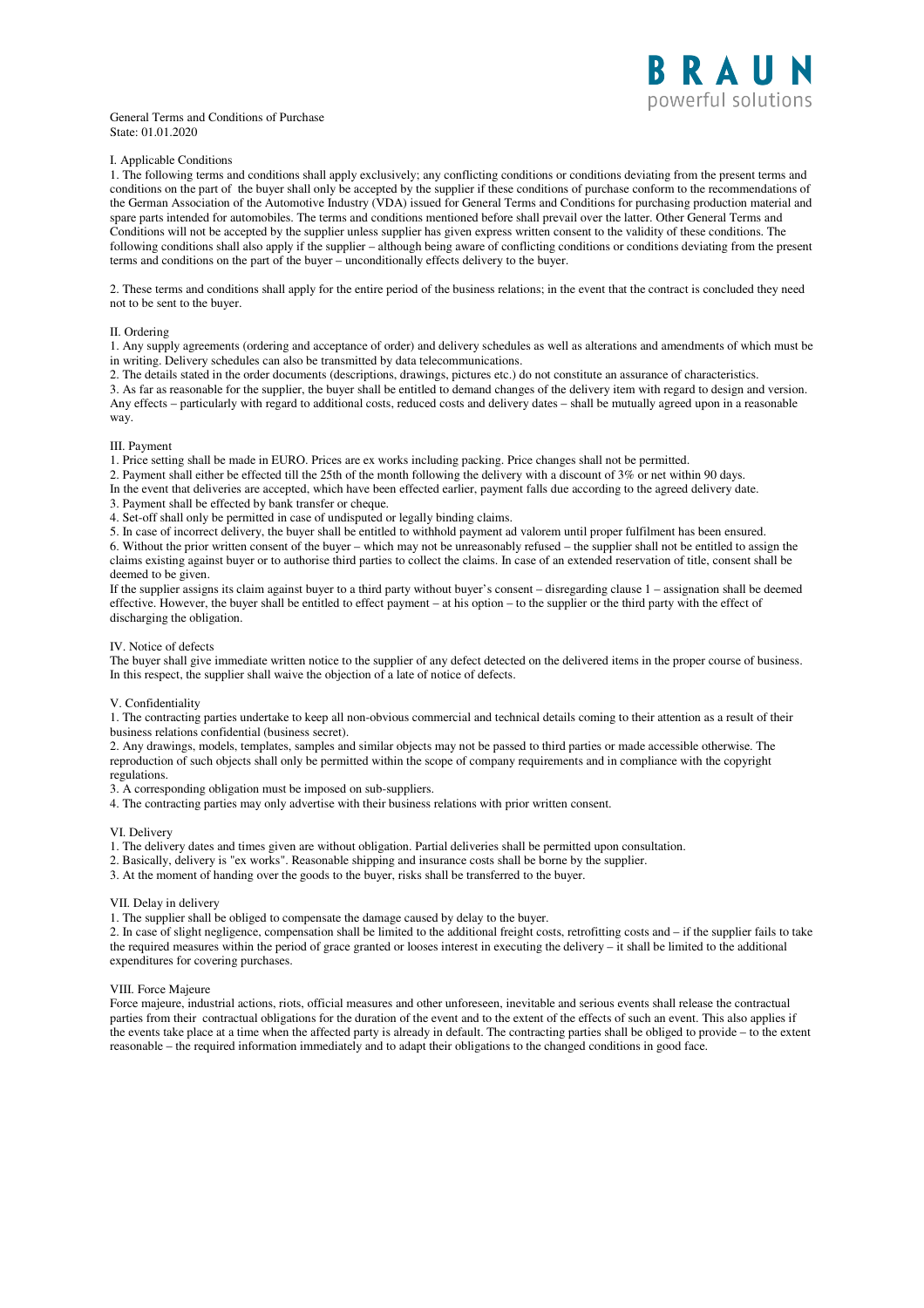# **RAU** powerful solutions

# IX. Quality and Documentation

1. For his articles of sale the supplier shall observe the generally accepted rules of technology, the safety regulations and the technical data agreed upon. Any changes of the delivery item require the prior written approval of the buyer. In addition, the supplier shall ensure that the delivered items meet the current and applicable legal requirements (RoHS, REACh, WEEE, FMVSS, etc.). In case of items intended for use in automobiles, the supplier shall make a registration in the International Material Data System (IMDS). The buyer shall inform the supplier about the application. Upon buyer's request, the IMDS certificates as well as the certificates relating to the requirements mentioned above shall be made available at short notice. Upon request, an initial sample test report according to the PPAP or VDA 2 standards as amended shall be performed. Independently from this, the supplier must ensure constant quality control of the delivery items. The contracting parties shall inform each other about the possibilities for quality improvement.

2. In the event that the kind and scope of the tests, the testing equipment and the test methods were not specified by the supplier and the buyer, the buyer shall be prepared – upon request of the supplier – to discuss the tests with the supplier on the basis of his knowledge, experience and within the bounds of possibility and to determine the state of the testing technology required in each case. In addition, the buyer shall inform the supplier about the applicable safety regulations upon request.

3. In case of vehicle parts which are specifically marked in the technical documents or due to a separate arrangement (parts with characteristics the documentation of which is compulsory) the following details shall be recorded by the supplier in separate documents: when, in which manner and by whom were the delivery items tested for the characteristics the documentation of which is compulsory and which results were obtained in the required quality tests. The test documents must be kept for a period of ten years. They must be provided to the buyer if required. The supplier shall impose the same obligations – in compliance with the legal regulations – on the sub-suppliers. For guidance please refer to the VDA publication "Nachweisführung - Leitfaden zur Dokumentation und Archivierung von Qualitätsforderungen", as amended (Verification – guidelines for documentation and archiving of quality requirements).

4. In the event that authorities responsible for vehicle safety, exhaust emission regulations etc. request insight into the production process and the test documents of the buyer in order to verify the compliance with certain requirements, the supplier shall – upon request of the buyer – agree to grant them the same rights at his premises and to provide any reasonable support.

5. Quality assurance agreements shall be made between the purchase department and the supplier, which will be part of the Terms and Conditions of Purchase.

### X. Liability for defects

1. If defective goods are delivered, the buyer shall be entitled to claim the following, provided that the corresponding legal requirements and the requirements mentioned below have been met:

a) Before starting production (processing or assembly), the buyer shall give the supplier the opportunity to sorting the affected items out and to repair the defects or to make an additional (compensation) delivery, unless this would be unacceptable to the buyer. If the supplier is not be able to take these measures or if he does not take them within a reasonable period, the buyer shall be entitled to withdraw from the contract without fixing further deadlines and to send the goods back at supplier's risk. In urgent cases, buyer may repair the defects himself or have them repaired by a third party after consultation with the supplier. The costs arising from these measures shall be borne by the supplier after prior consultation. In the event that the same goods are delivered in defective condition again, buyer shall be entitled – after a written reminder in case of repeatedly receiving defective goods – to withdraw from the contract due to the shipment which was not fulfilled as well.

b) If the defect is detected after start of production – despite meeting the obligations stipulated in chapter IV (Notice of defects) – the buyer shall be entitled to - charge the transport costs (towing costs excluded) arising from supplementary performance according to § 439 clauses 1, 3 and 4 of the German Civil Code (BGB) "Supplementary performance and compensation" as well as the disassembly and assembly costs (labour costs; material costs to the extent agreed) or to reduce the purchase price.

c) In case of a culpable violation of obligations going beyond the supply of defective goods (e.g. breach of duty of disclosure, of duty to advise or to inspect) the buyer shall be entitled to demand compensation for the resulting consequential harm caused by a defect as well as for the reimbursement of the consequential harm caused by a defect made by the buyer to his customers according to the law and to the stipulations in chapter XI. A consequential harm caused by a defect is considered a damage to objects of legal protection other than the goods themselves, which arises to the buyer as a result of the delivery of defective goods.

2. Upon request, the buyer shall provide the supplier with the parts to be replaced by him immediately and at supplier's expense. 3. Any claims resulting from liability for defects shall become time barred after the expiry of 36 months from initial registration of the vehicle or from spare part installation, however, at the latest after the expiry of 60 months from delivery to the buyer. In case of goods intended for commercial vehicles the legal statute of limitations shall apply, if not otherwise agreed upon.

4. Claims based on defects do not arise if the defect is caused by non-compliance with the operating, maintenance and installation instructions, by inadequate or improper use, incorrect or careless handling or natural wear and tear.

5. In case of bad delivery, the buyer's claims arising from the Product Liability Act, unlawful acts and agency of necessity shall remain unaffected by the present chapter X. Any guarantee of quality and guarantee of durability must be expressly named as such in writing in each case.

#### XI. Liability

1. Unless other liability conditions have been stipulated in other parts of these terms and conditions, the supplier shall only be obliged to make up for damages

arising to the buyer as a direct or indirect consequence of bad delivery, violation of official safety regulations or due to any other legal grounds for which the supplier is responsible to the extend described in the following.

2. Basically, liability for damages shall only apply if the damage was culpably caused by the supplier.

3. In the event that claims against buyer are asserted due to liability regardless of negligence or fault according to law – valid for third parties – which may not be varied by

agreement between the parties, the supplier shall assume liability to the same extent as he would be liable directly. For damage compensation between buyer and supplier

the provisions of § 254 of the German Civil Code (BGB) shall apply. This shall also apply in case of claiming against the supplier directly. 4. The liability to pay damages shall be excluded, if the buyer himself has effectively limited his liability against his customers. The buyer shall make an effort to

arrange – to the extent permitted by law – limitations of liability in favour of the supplier as well.

5. Any claims on the part of the buyer shall be excluded, if the damage is caused by non-compliance with the operating, maintenance and installation instructions, by inadequate or improper use, incorrect or careless handling or natural wear and tear or incorrect repair – for which the buyer is responsible.

6. The supplier shall be liable – to the extent of legal obligation – for any measures taken by the buyer for fending off the damage (e. g. recalls).